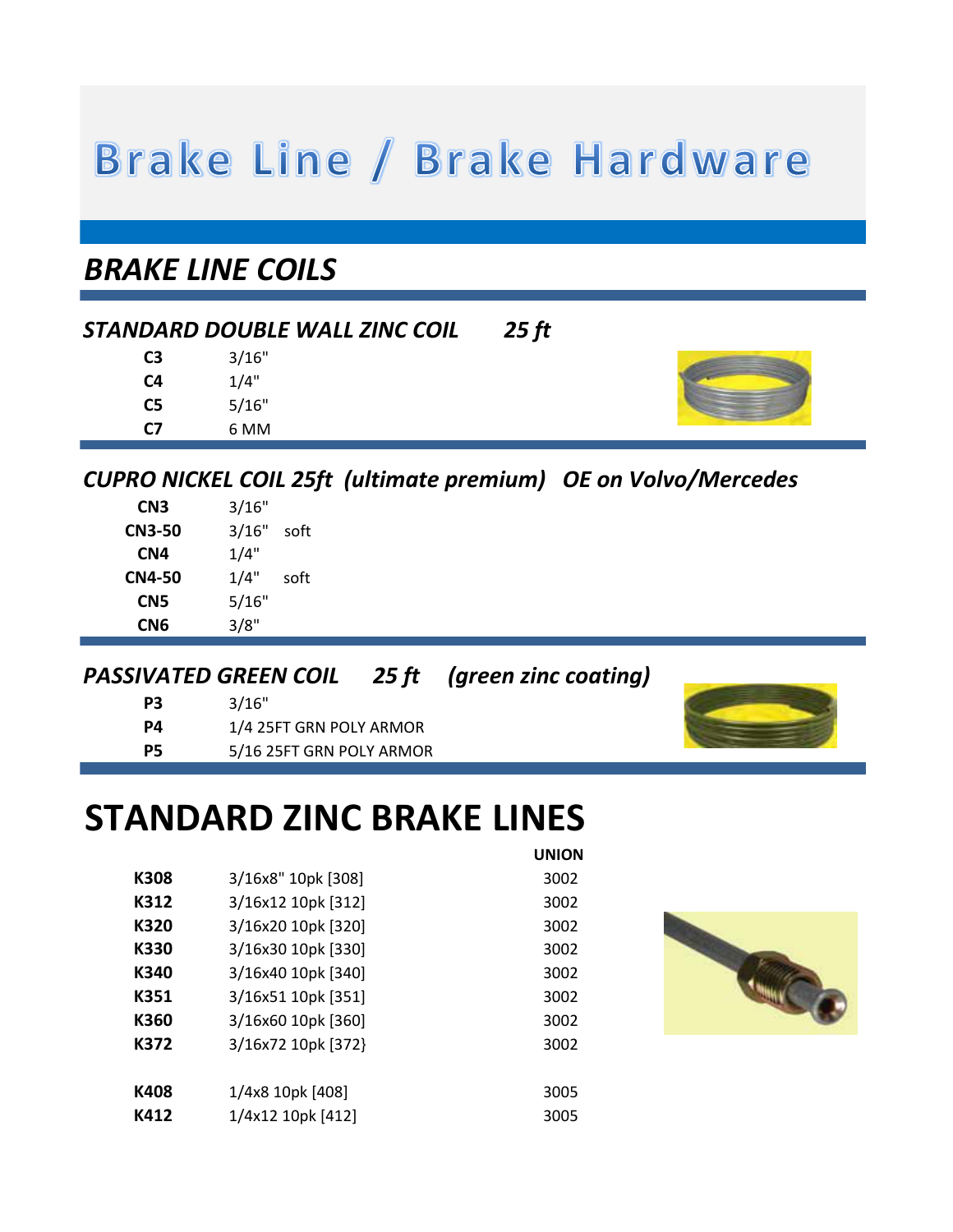| K420 | 1/4x20 10pk [420] | 3005 |
|------|-------------------|------|
| K430 | 1/4x30 10pk [430] | 3005 |
| K440 | 1/4x40 10pk [440] | 3005 |
| K451 | 1/4x51 10pk [451] | 3005 |
| K460 | 1/4x60 10pk [460] | 3005 |
| K472 | 1/4x72 10pk [472] | 3005 |
|      |                   |      |
| K508 | 5/16x8 5pk [508]  | 3007 |
| K512 | 5/16x12 5pk [512] | 3007 |
| K520 | 5/16x20 5pk [520] | 3007 |
| K530 | 5/16x30 5pk [530] | 3007 |
| K540 | 5/16x40 5pk [540] | 3007 |
| K551 | 5/16x51 5pk [551] | 3007 |
| K560 | 5/16x60 5pk [560] | 3007 |
|      |                   |      |
| K608 | 3/8x8 5pk [608]   | 3018 |
| K612 | 3/8x12 5pk [612]  | 3018 |
| K620 | 3/8x20 5pk [620]  | 3018 |
| K630 | 3/8x30 5pk [630]  | 3018 |
| K640 | 3/8x40 5pk [640]  | 3018 |
| K651 | 3/8x51 5pk [651]  | 3018 |
| K660 | 3/8x60 5pk [660]  | 3018 |

# *BRITISH ISO BUBBLE FLARE (5/tube)*

|             |                     | <b>UNION</b> |  |
|-------------|---------------------|--------------|--|
| KB8         | <b>METRIC</b><br>8" | 3047         |  |
| <b>KB12</b> | 12" METRIC          | 3047         |  |
| <b>KB20</b> | 20" METRIC          | 3047         |  |
| <b>KB30</b> | 30" METRIC          | 3047         |  |
| <b>KB40</b> | 40" METRIC          | 3047         |  |
| <b>KB51</b> | 51" METRIC          | 3047         |  |
| <b>KB60</b> | 60" METRIC          | 3047         |  |

# *JAPANESE DOUBLE FLARE (5/tube)*

*METRIC EUROPEAN ISO BUBBLE FLARE (5/tube)*

|             |            | . .<br>$\overline{\phantom{a}}$<br><b>UNION</b> |  |
|-------------|------------|-------------------------------------------------|--|
| KM8         | 8 " METRIC | 3059                                            |  |
| <b>KM12</b> | 12" METRIC | 3059                                            |  |
| <b>KM20</b> | 20" METRIC | 3059                                            |  |
| <b>KM30</b> | 30" METRIC | 3059                                            |  |
| <b>KM40</b> | 40" METRIC | 3059                                            |  |
| <b>KM51</b> | 51" METRIC | 3059                                            |  |
| <b>KM60</b> | 60" METRIC | 3059                                            |  |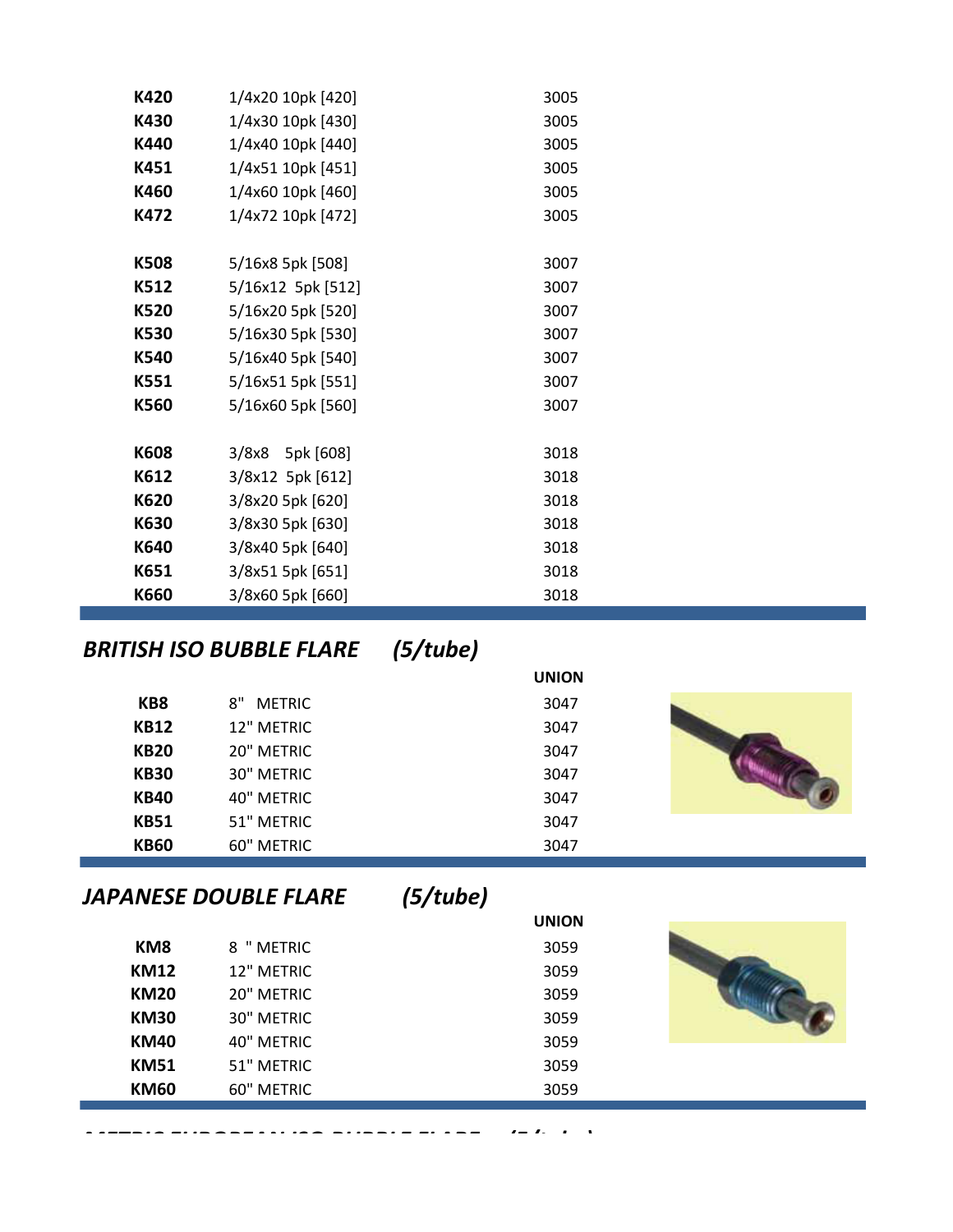|              | <b>METRIC EUROPEAN ISO BUBBLE FLARE</b> | (5/tube)<br><b>UNION</b> |  |
|--------------|-----------------------------------------|--------------------------|--|
| KMB8         | 8'                                      | 3044                     |  |
| <b>KMB12</b> | 12"                                     | 3044                     |  |
| <b>KMB20</b> | 20"                                     | 3044                     |  |
| <b>KMB30</b> | 30"                                     | 3044                     |  |
| <b>KMB40</b> | 40"                                     | 3044                     |  |
| <b>KMB51</b> | 51"                                     | 3044                     |  |
| <b>KMB60</b> | 60"                                     | 3044                     |  |

|             | <b>PASSIVATED GREEN (green zinc caoting) 10/tube</b> | <b>UNION</b> |
|-------------|------------------------------------------------------|--------------|
| <b>P308</b> | 3/16x8                                               | 3002         |
| P310        | 3/16x10                                              | 3002         |
| P312        | 3/16x12                                              | 3002         |
| <b>P320</b> | 3/16x20                                              | 3002         |
| <b>P330</b> | 3/16x30                                              | 3002         |
| P340        | 3/16x40                                              | 3002         |
| P351        | 3/16x51                                              | 3002         |
| P360        | 3/16x60                                              | 3002         |

## *HI-FLOW/HEAVY WALL BRAKE LINE UNION*

| 3002 | 3/16"                |                              |  |
|------|----------------------|------------------------------|--|
| 3005 | 1/4"                 |                              |  |
| 3007 | 5/16"                |                              |  |
| 3018 | 3/8"                 |                              |  |
| 3044 | 10 <sub>mm</sub>     | Dom/Euro                     |  |
| 3047 | $3/16"$ (3/8 thread) | <b>Bristish Bubble Flair</b> |  |
| 3059 | multi - 12mm         | Japanese                     |  |
|      |                      |                              |  |

**2955** 3/16" STANDARD - brass STANDARD - brass STANDARD - brass **2958** 3/8" STANDARD - brass **3451** 3/16" HIGH PRESSURE STEEL

### *COMPRESSION UNION*

| 2955 | 3/16" |
|------|-------|
| 2956 | 1/4"  |
| 2957 | 5/16" |
| 2958 | 3/8"  |
| 3451 | 3/16" |

## *STEEL TUBE NUT -- INVERT FLARE*

| 3000 | 3/16" |
|------|-------|
| 3003 | 1/4"  |
| 3006 | 5/16" |
| 3015 | 1/4"  |
| 3424 | 3/16" |



**Designal**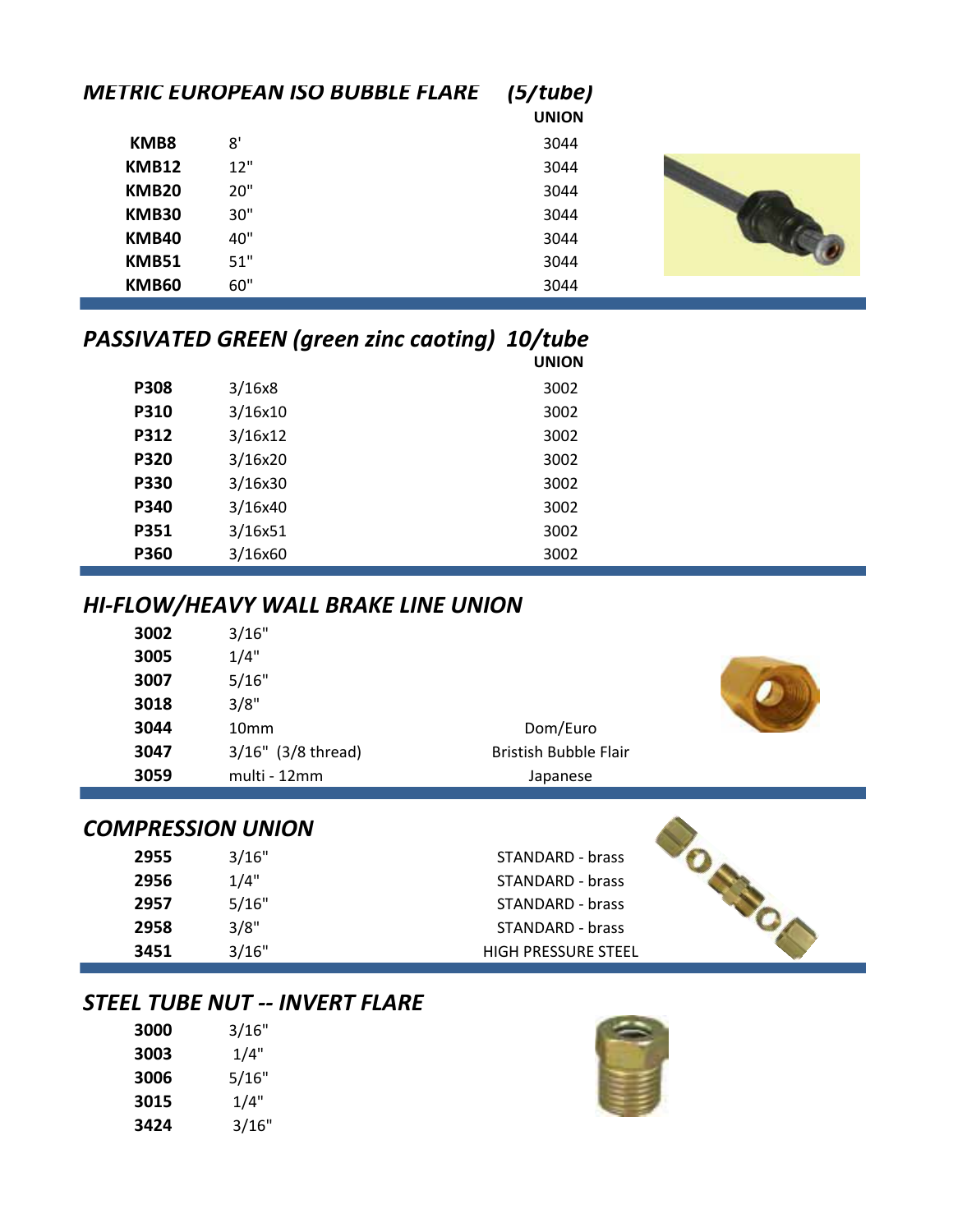## *STEEL TUBE NUT METRIC-- INVERT FLARE*

## 3/16" *LONG STEEL TUBE NUT*

| 3004 | 1/4" |
|------|------|
|      |      |

## *OVERSIZED TUBE NUT*

| 3022 | 3/16" RED        |
|------|------------------|
| 3023 | 3/16" GREEN      |
| 3024 | 3/16" OLIVE/GOLD |
| 3025 | 1/4" BLUE        |
| 3026 | $1/4"$ GOLD      |
| 3028 | 3/16-10mm OLIVE  |

## *BRASS BRAKE LINE ADAPTER*

| 3029 | 1/4FIF-1/4MIF ADAPT              | 7/16" male thread   |                         |
|------|----------------------------------|---------------------|-------------------------|
|      | <b>METRIC BRAKE LINE ADAPTER</b> | $3/16$ " tube       |                         |
| 3039 |                                  | 3/8-24 to 10mm-1.0  | <b>INVERT to BUBBLE</b> |
| 3045 |                                  | 3/8-24 to 10mm-1.0  | <b>INVERT to INVERT</b> |
| 3250 |                                  | 3/8-24 to 10mm-1.25 | <b>INVERT to BUBBLE</b> |
| 3251 |                                  | 3/8-24 to 13mm-1.5  | <b>INVERT to BUBBLE</b> |
| 3252 |                                  | 3/8-24 to 12mm-1    | <b>INVERT to BUBBLE</b> |
| 3253 |                                  | 3/8-24 to 11m-1.5   | <b>INVERT to BUBBLE</b> |

## *METRIC AND IMPERIAL BUBBLE FLARE TUBE NUT*

| 3040 | $3/16 - 11$ mm       | ORANGE/GRAY             |
|------|----------------------|-------------------------|
| 3041 | $3/16 - 12$ mm       | <b>BLUE</b> (domestic)  |
| 3042 | $3/16 - 13$ mm       | <b>GREEN</b> (domestic) |
| 3410 | $3/16" - 3/8$        | RED                     |
| 3411 | $3/16 - 10$ mm       | <b>GOLD</b>             |
| 3413 | $1/4 - 12$ mm        | <b>BLACK</b>            |
| 3414 | $3/16 - 10$ mm       | <b>VIOLET</b>           |
| 3417 | 3/16-10mm Toyota GM  | <b>BLUE</b>             |
| 3420 | 3/16-10mm FORD       | <b>GOLD</b>             |
| 3421 | $6mm-12mm$ 1.0 pitch | <b>OLIVE</b>            |
| 3422 | $6mm-12mm$ 1.5 pitch | <b>OLIVE</b>            |
| 3423 | $6mm-14mm$ 1.5 pitch | <b>BLACK</b>            |
| 3426 | $3/16 - 12$ mm       | <b>OLIVE</b>            |
| 3433 | $1/4 - 12$ mm        | <b>GOLD</b>             |

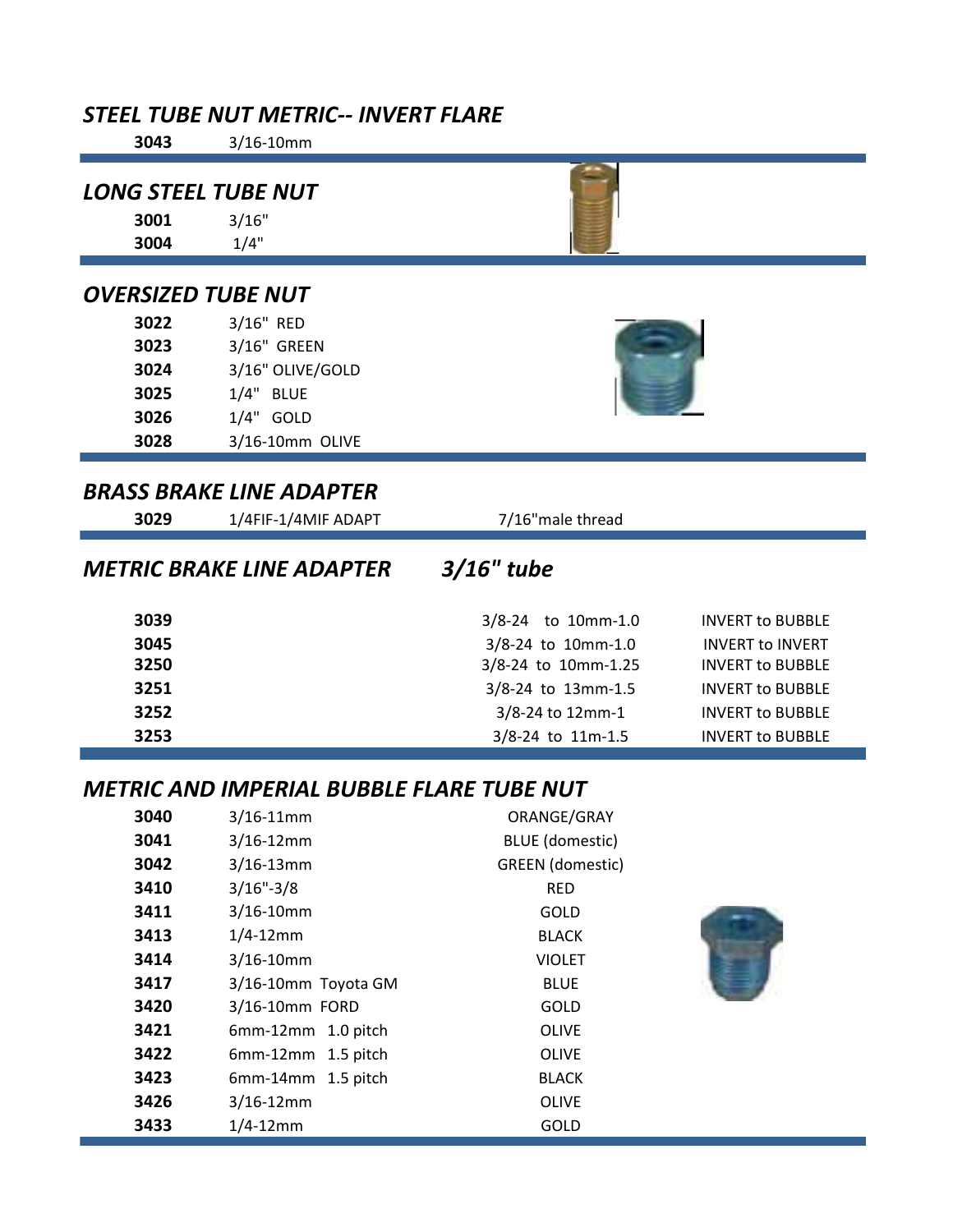#### *BLEEDER SCREWS*

|      | <b>SIZE</b>              | <b>LENGTH</b>     |  |
|------|--------------------------|-------------------|--|
| 9400 | $3/8" - 24$              | 1.36"             |  |
| 9402 | $3/8" - 24$              | 1.11"             |  |
| 9403 | $5/16" - 24$             | 1.11"             |  |
| 9404 | $3/8" - 24$              | 1.36"             |  |
| 9405 | M8-1.25                  | 23.5mm            |  |
| 9406 | $M10-1.5$                | 27.5mm            |  |
| 9407 | $M10-1.0$                | 27.5mm            |  |
| 9409 | $M10-1.0$                | 32.75mm           |  |
| 9411 | $M7-1.0$                 | 32mm              |  |
| 9412 | $M10-1.0$                | 38.5mm            |  |
| 9413 | $M7-1.0$                 | 38.55mm           |  |
| 9415 | $7/16$ "-20              | 1.27"             |  |
| 9427 | $7/16$ "-24              | 1.475"            |  |
| 9450 | <b>BLEEDER SCREW CAP</b> | <b>RUBBER CAP</b> |  |

### *6MM METRIC BRAKE LINE ASSORTMENTS*

| 60812 | 8" 12MM X 1 - 12MM X 10.5 |
|-------|---------------------------|
| 60814 | 8" 12MM X 1.0-14MM X 1.5  |
| 61208 | 8" LINE 6MM X 12MM X 1.0  |
| 61212 | 12" LINE 6MM X 12MM X 1.0 |
| 61220 | 20" LINE 6MM X 12MM X 1.0 |
| 61230 | 30" LINE 6MM X 12MM X 1.0 |
| 61240 | 40" LINE 6MM X 12 X 1.0   |
| 61251 | 51" LINE 6MM X 12MM X 1.0 |
| 61260 | 60" LINE 6MM X 12MM X 1.0 |

#### *MISC ITEMS*

| 0273 | BRK LINF ADAPTFRASORTMENT        |
|------|----------------------------------|
| 0314 | BRAKE & FUEL HARDWARE ASSORTMENT |
| 0475 | BLFFDFR SCRW ASST                |
| 2885 | 1/4 BRASS BARBED HOSE MENDER     |

# **MASTER CYLINDER HARDWARE**